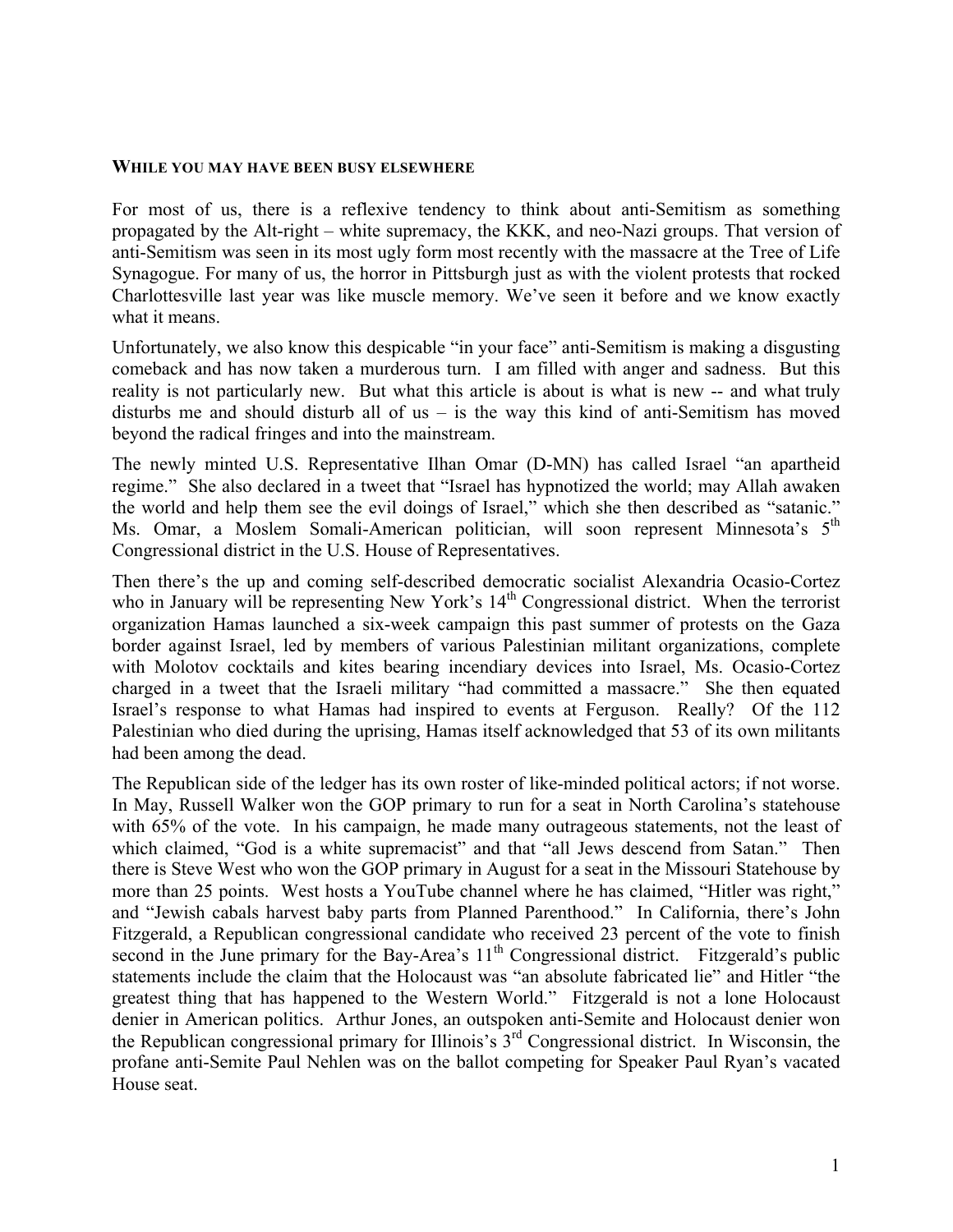While all of us are disgusted by these recent political developments, and we can take some comfort in knowing that everyone of these anti-Semitic Republican party hate mongers lost in the general election, they no longer seem to create shock and awe. And remember that they did garner sizable support during the primaries in their respective districts. That's because they now fit into a worldview that has been conditioned to identify and process this very recognizable and undisguised form of hatred without much reaction.

To truly recognize the breadth of this dangerous reality, we must dig deeper, and take a harder look at what is going on in our communities, our college campuses, and with some mainstream organizations.

The Chicago Dyke March is one of several events organized by Chicago's LGBT community as part of the city's annual Pride Weekend. Last year, several marchers carrying Pride flags bearing the Star of David were asked to leave the march. That flag seemingly caused a controversy leading event organizers to issue a statement that said The Star of David was "triggering" people, and made others feel "unsafe" and "threatened." The organizers said the expelled Jewish marchers were "disrupting" the event and "were Zionists." At an event, that prides itself for its "tolerance," the organizers had the audacity to ask Jews and only Jews to renounce their symbols. To me, this episode represents a new form of anti-Semitism being propagated by elements of the Alt-left and has a name – "intersectionality."

For those not familiar with the pseudo-academic concept of intersectionality, I believe it is one of the most significant challenges facing our Jewish community today. Intersectionality is the radical academic theory that holds that all forms of social oppression are inexorably linked. In many ways, it has become a code word for anti-American, anti-Western, anti-Israel and anti-Semitic bigotry.

Nowhere has adoption of this radical concept been more pronounced than on college campuses where, in the name of "identity politics" and "solidarity," intersectionality has forced artificial coalitions between causes that have nothing to do with each other except a hatred for their fellow students who are "privileged" because they are white, heterosexual, male and especially Jewish.

The linking of unrelated "victimizations," despite their tenuous connections, is reflective of a broader trend in hard-left politics, whereby increasingly, radical activists demand that the demonization of "Zionists"—often used as a euphemism for Jews – be included, indeed featured, in the package of causes that must be embraced by anyone claiming the label of "progressive."

That's exactly what makes this form of far-left anti-Semitism so dangerous and so insidious – it is cloaked in the language of progressive idealism and far more nuanced than traditional Alt-right anti-Semitism.

There may be no better single example of this cloaked far-left anti-Semitism than the actions of Linda Sarsour, a well-known intersectional feminist and one of the key organizers of the Women's March on Washington. Primarily because of her association with the Women's March and other causes, many view Sarsour, including the New York Times as a legitimate representative of the oppressed and disenfranchised. Dig a little deeper and the truth can be seen for what it really is. Linda often uses the hash tags #BDS and #FreePalestine on her tweets and once tweeted that "Nothing is creepier than Zionism." Sarsour has actually encouraged Muslims not to "humanize" Israelis and charged there's no room in the feminist movement for those who support Israel's right to exist. Imagine if she had made those comments about any other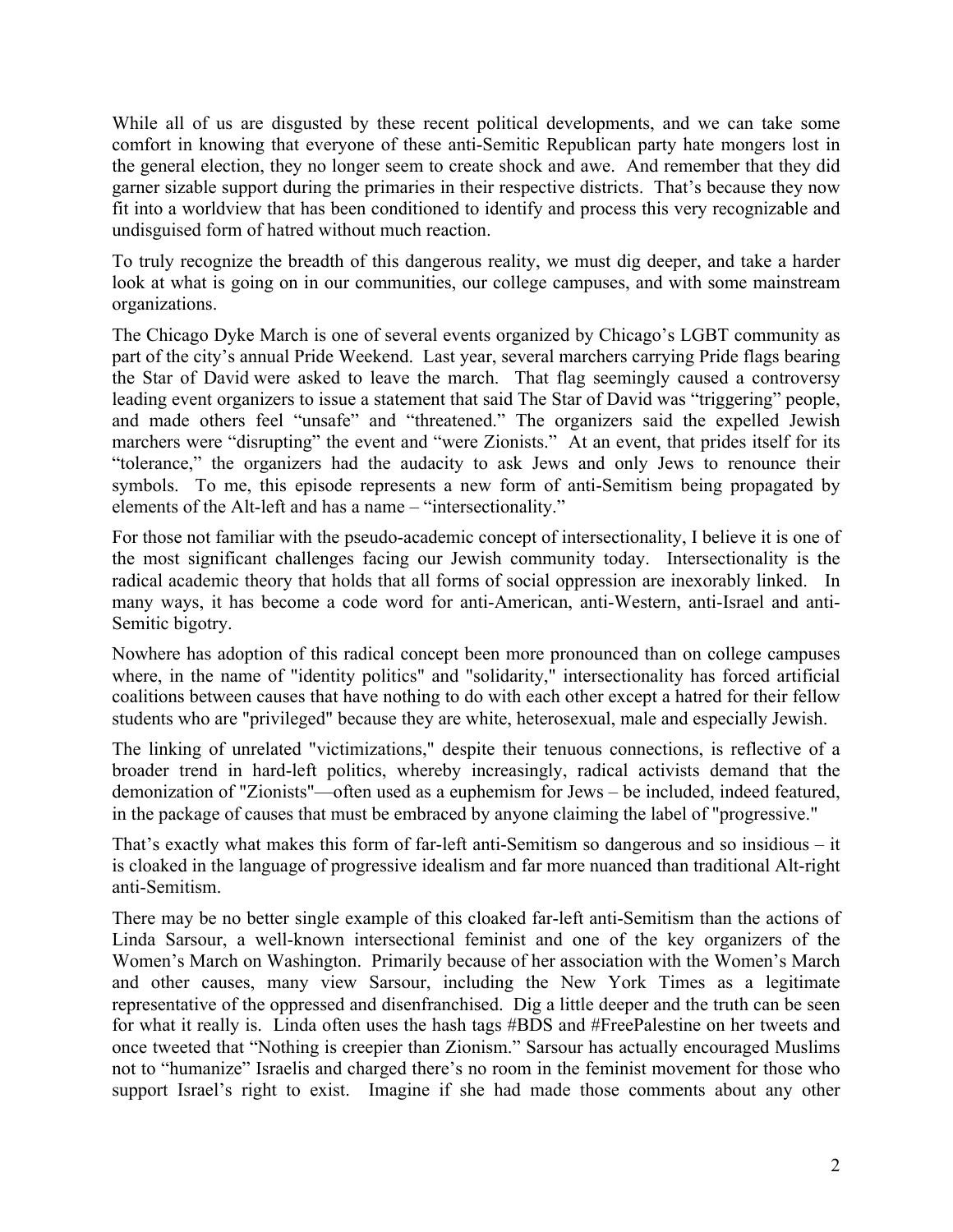minority. Sarsour openly supports anti-Israel Muslim groups, has posed with a Hamas terrorist, and yet is celebrated as a heroine of the progressive movement. All the while, Sarsour's fellow Women's March leader, Tamika Mallory shamelessly embraces Louis Farrakhan, the leader of the Nation of Islam who recently claimed, "I'm not anti-Semitic; I'm anti-Termite." The truth is that Linda Sarsour and Tamika Mallory are ardent anti-Semites and BDS supporters. Intersectionality at work.

Sarsour is not alone when it comes to the insidious conflating and linking unrelated grievances. Consider the Black Lives Matter activists who visited Gaza to express solidarity with the terrorist group Hamas. While Black Lives Matter claims to disavow violence in securing its political objectives, many of its most prominent members are far more eager to criticize the "Israeli genocide of Palestinians" than to criticize Hamas for using rockets to target Israeli civilians, or even mention the hundreds of Israelis who have been murdered in acts of Hamas terrorism.

The Black Lives Matter movement blindsided its Jewish supporters with the unveiling of its social and political policy agenda, a far-left manifesto that strays well beyond police brutality and accuses Israel of "genocide" and "apartheid." This strong anti-Israel language stunned progressive Jews, many of whom had expressed support for the movement's protests against shootings by police of unarmed black men. Again, intersectionality at work.

But nowhere has the radical paradigm of intersectionality and its connectivity to anti-Semitism and anti-Zionism been more pronounced than on college campuses. Sadly, this phenomenon isn't confined to anti-Israel student groups; it can also be found among faculty.

Joy Karega, a professor at Oberlin College, one of the most prestigious institutes of higher education in the country, shared a series of Facebook posts claiming that Jews or Israelis control much of the world and were responsible for 9/11, the Charlie Hebdo attacks in Paris, as well as the rise of ISIS. One of the posts she shared shortly after the 2015 Charlie Hebdo shooting in France included an image of an ISIS terrorist pulling off a mask and under the mask was the face of the Israeli Prime Minister. After a full court press by multiple pro-Israel organizations, Karega was fired and the university's president was forced to resign.

Just last month, University of Michigan Professor John Cheney-Lippold refused to write a letter of recommendation for a student because she would be studying abroad in Israel. Later, Cheney-Lippold spent an entire class period promoting BDS actions against Israel. To the university's credit, disciplinary action was taken against Cheney-Lippold. But because he is tenured, he remains on the faculty.

Reflecting on these complex issues and the real long-term dangers they pose to the Jewish people, I deeply believe that anyone who is truly on the side of human justice should stand and fight against those on the anti-Zionist left who are manipulating well-intentioned people into perpetuating hatred against Jews and Israel. Increasingly, these radical elements are trying to force other progressives to embrace a wide variety of causes, regardless how unrelated they may be – as long as they also condemn Israel.

We still face hate – the hate of the neo-Nazi right and of the anti-Semitic, anti-Zionist Left. That's not new. But this hijacking of progressive ideals by anti-Semites is particularly outrageous. We should all be alarmed that anti-Semitism appears to be no longer a marginal phenomenon on the Left and that candidates espousing such views are climbing the ranks within a political party which, historically, has been the natural political home of Jews.